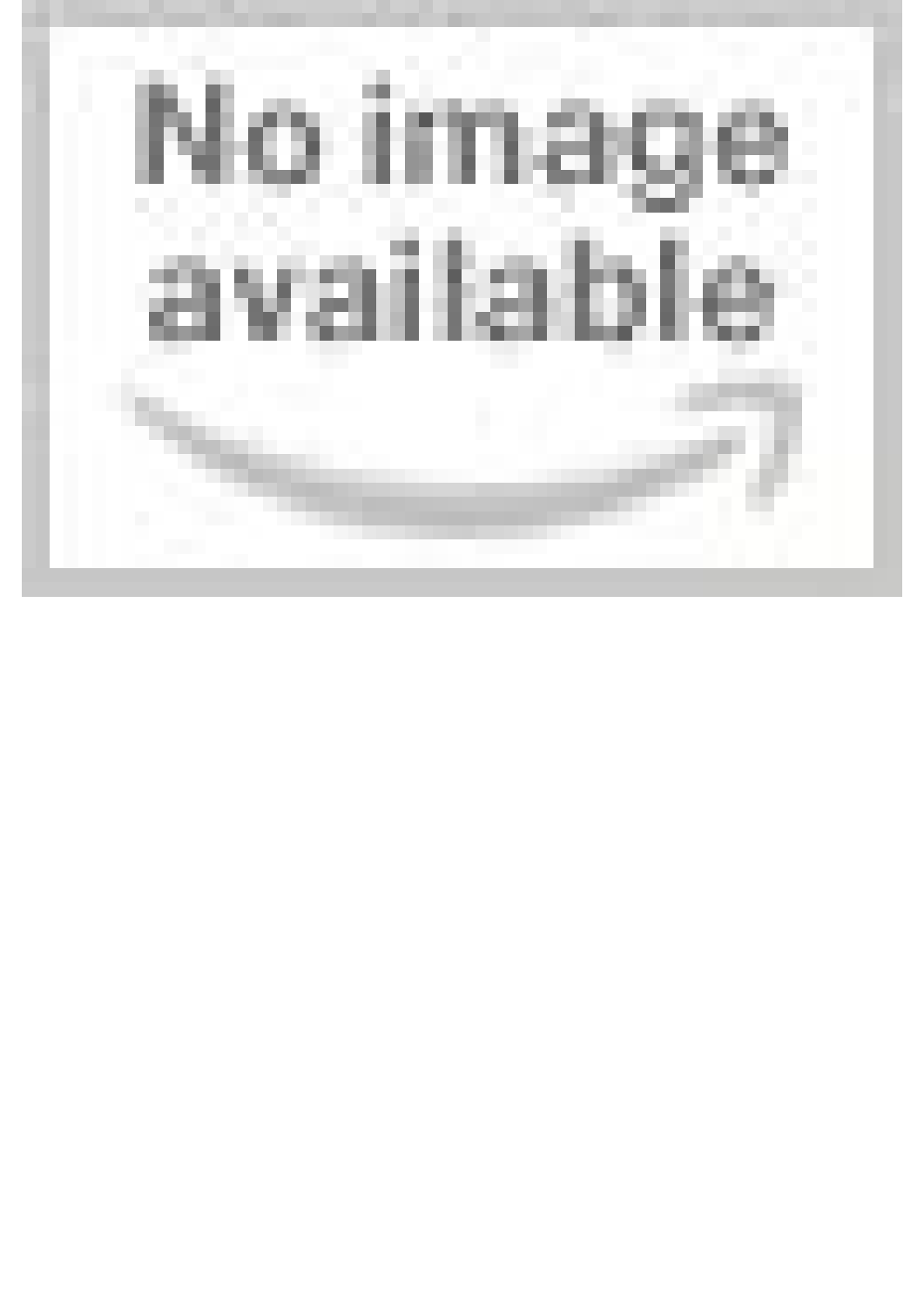*Thomas J. Anderson*

**Money Without Boundaries: How Blockchain Will Create a New Global Currency**

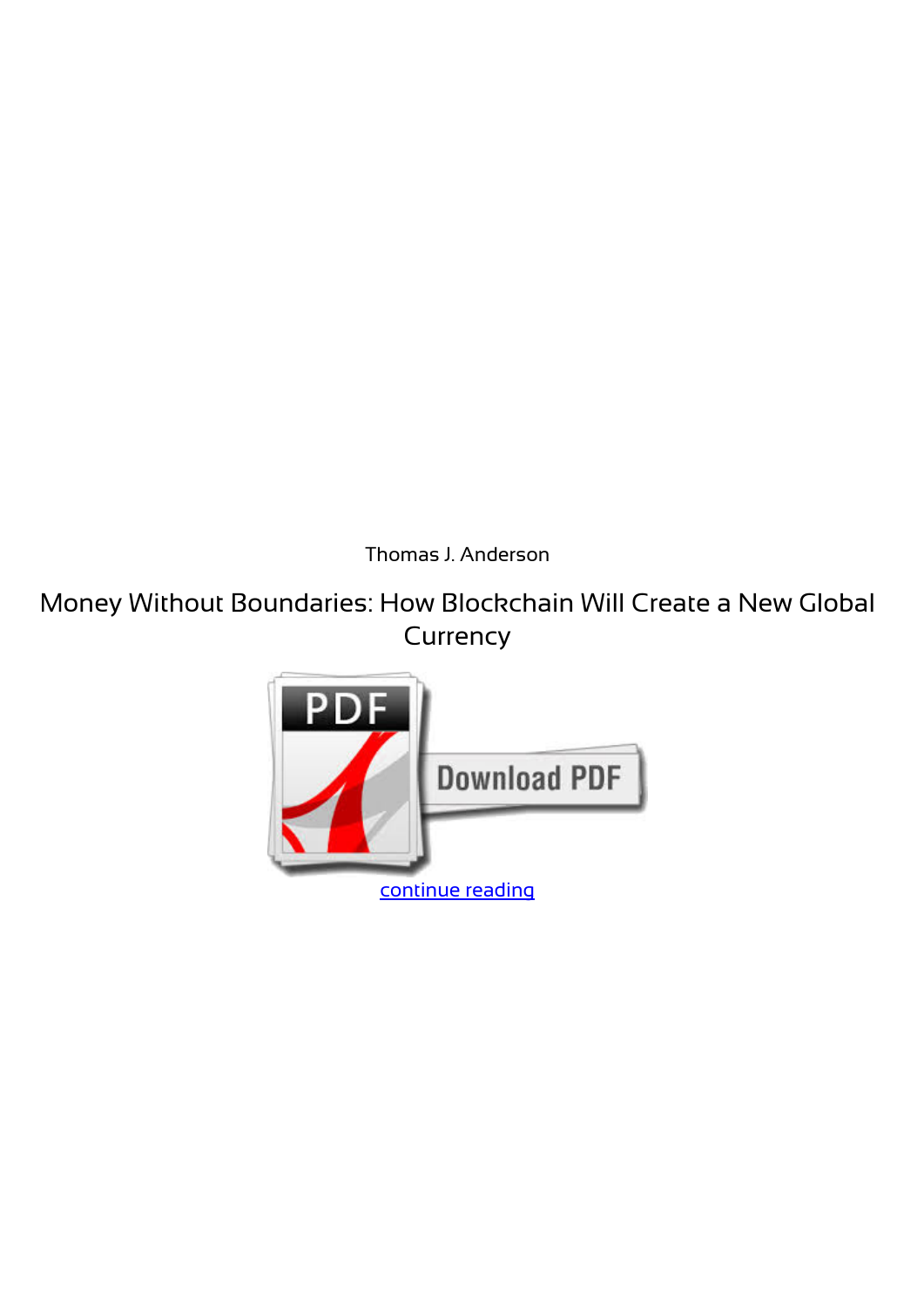Cash Without Boundaries is a theoretical primer on blockchain. Mainly influenced by The Denationalization of Cash by Fredrich Hayek, the ideological foundation of Cash Without Boundaries is also inspired by economists and believed leaders like Milton Friedman and Irving Fisher.full-faith and credit" Anderson starts with a history of cash, before talking about the rise of cryptocurrency. Compared with other currencies, blockchain-managed money markets are more simple and transparent.. Writer Thomas J. It really is easier to monitor, understand and measure the quality of their " Money Without Boundaries displays how not only cash, but also the process of borrowing and lending, will evolve to become conducted in a 100% trusted, secure, transparent, open up architecture environment.



[continue reading](http://bit.ly/2Tge8Fv)